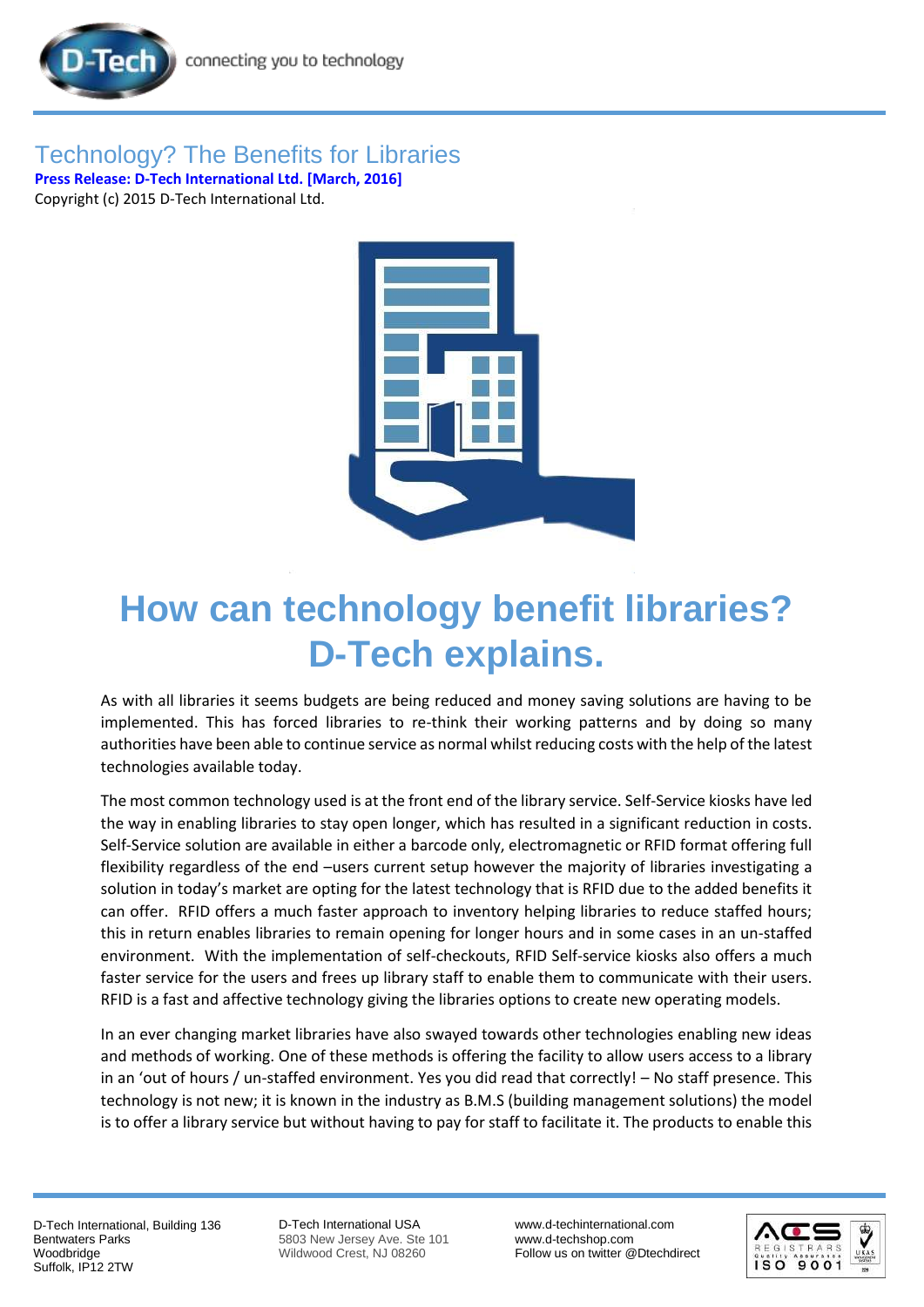

are also not new, it's a combination of components grouped together and controlled by a central application. Common products controlled include; Access control, CCTV, public announcement systems, lighting and power. There are many other products that can also be controlled such as heating and security systems.

How does it work? The first thing we should be clear of is that this model will not work in all libraries that depend very much on size, layout and location. The solution also restricts who can visit their library during un-staffed hours. Users would have to register and be vetted with the library to use the service and agree to obey any policies that the authority might put in place. Any authorised users will be added along with the their library card details onto a separate LMS access control database, which will allow the user access into the library out of normal hours.

Once users have access into the library they are monitored by CCTV which will include images being captured that would have been agreed by the user at registration. Lights and power are controlled by a central control system along with a digital advanced PA system to let users know when the library is closing and can provide additional audio and visual alerts if required. The users then have full access to the library including internet access. Designated staff areas will be locked and no access will be allowed.

The access model also accommodates other services using the building, e.g. local groups or a community hub for the Police. This will allow an added service not only during normal library hours but extended library hours. The implementation of this powerful and effective solution needs to be managed by the authority, health and safety policies, insurance policies; security and staff equipment have to be considered in detail before this facility can operate.

The use of NFC (Near Field Communication) smart phones/devices and apps designed around the library is becoming a common feature, it is possible for users to checkout library materials via an app using the items RFID label. Any compatible smart phones will be required to have the facility to be able to write back to the RFID label (currently Apple iPhones cannot do this) although if RFID is not in place then any smartphone can work by scanning the barcode number for the items ID. This solution could eradicate the need to purchase any self-service kiosks however due to the limitations of the iPhone currently and a very large percentage of mobile phone owners preferring the Apple product, it is unlikely at this stage that libraries could function without kiosks as a cost saving measure.

As technology continues to improve we have seen smaller tablet sized self-service kiosks, these units can reduce the capital cost dramatically, and although not really suited for any physical payments they can be used with contactless card payments. Contactless payments are now available for any transactions totalling a maximum of £30.00 in the UK, this feature can eliminate the requirement for a coin and notes payment facility via the kiosks, reducing staff time and risk when removing cash.

Laptop self-service kiosks have been used to open library spaces and allow for a more comfortable area to relax and surf the internet. The idea is to remove the fixed PC's, which then allows for the fixed desks to be removed, opening up the library. This concept also allows a large cost saving as power points and data points are no longer needed. Fixed desks and chairs can be removed and replaced with conformable sofas and clean open areas. The Laptop kiosks can be used for Laptops, IPad's, MAC's and even as BYOD (bring your own device). Secure lockers keep the IT safe and fully charged.

D-Tech International USA 5803 New Jersey Ave. Ste 101 Wildwood Crest, NJ 08260

[www.d-techinternational.com](http://www.d-techinternational.com/) [www.d-techshop.com](http://www.d-techshop.com/) Follow us on twitter @Dtechdirect